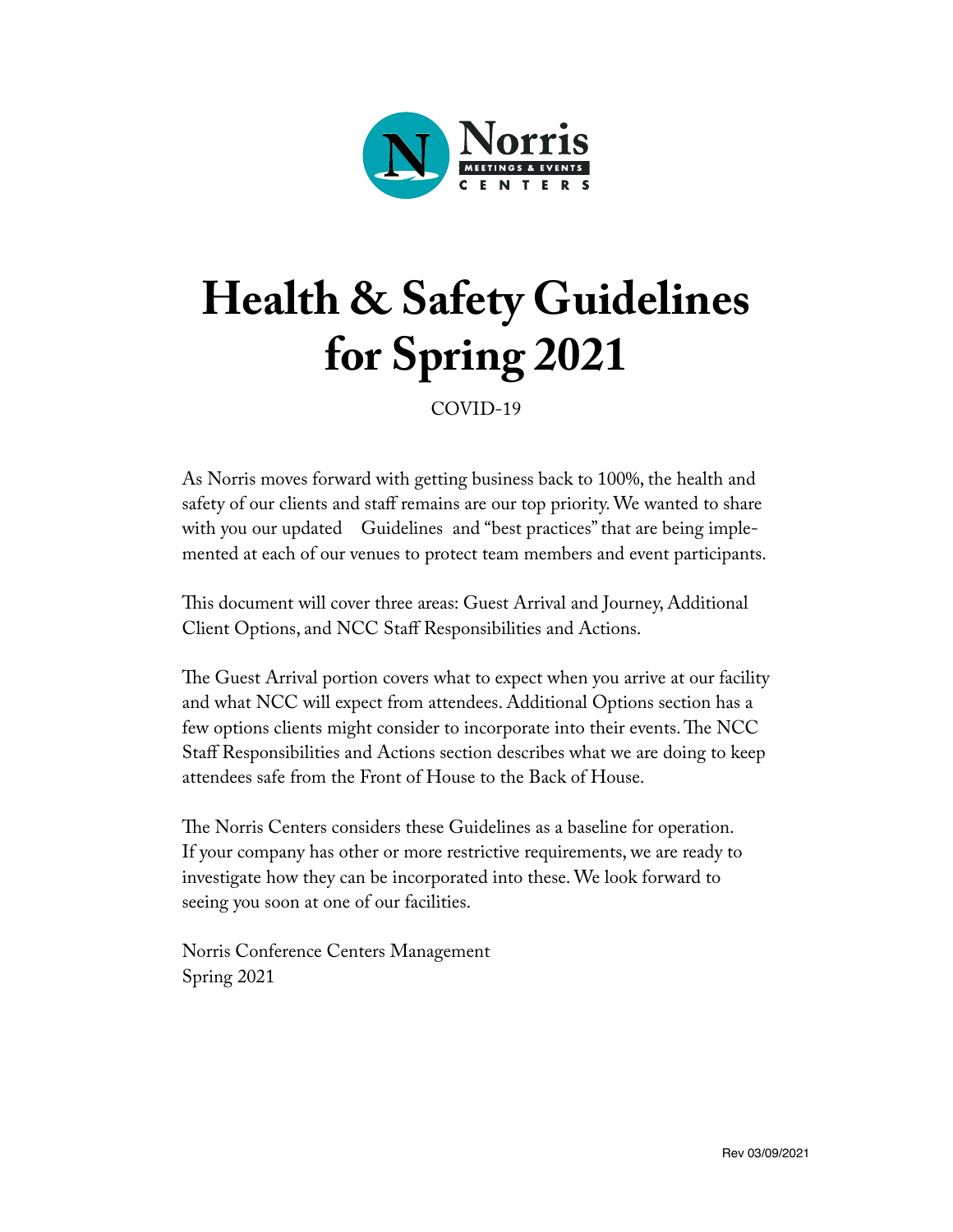### Guest Arrival and Journey

#### **Guest Arrival**

- One set of doors for entry. Look for our staff and poster with requirements.
	- NCC Staff will be wearing face shields and/or masks and gloves
- Guests should have and use a face mask if required by local authorities. We strongly encourage their usage.
- Hygiene stations will be available in our lobbies:
	- Hand Sanitizer, Disinfectants

#### **Guest Journey Through Facility**

- Common Areas/Bathrooms
	- Please practice Social Distancing at all times
	- You are encouraged to wear a mask in these areas at all times
	- Constant cleaning Norris will have one team member roaming the venues, cleaning on a continues basis
- Food and Beverage Service For Those Clients Purchasing
	- Beverage and AM/PM break stations can be served by a Norris team member (client option)

## Additional Client Options

Norris Centers would like to offer additional suggestions and options for the safety of your events. Some of these you can handle on your own, or we will be delighted to assist.

- Provide your attendees face masks so they won't have to bring their own
- Consider a Hybrid Meeting Component For those attendees and/or presenters that cannot, or choose not to attend in person, Norris has the equipment and experience and we are ready to assist.